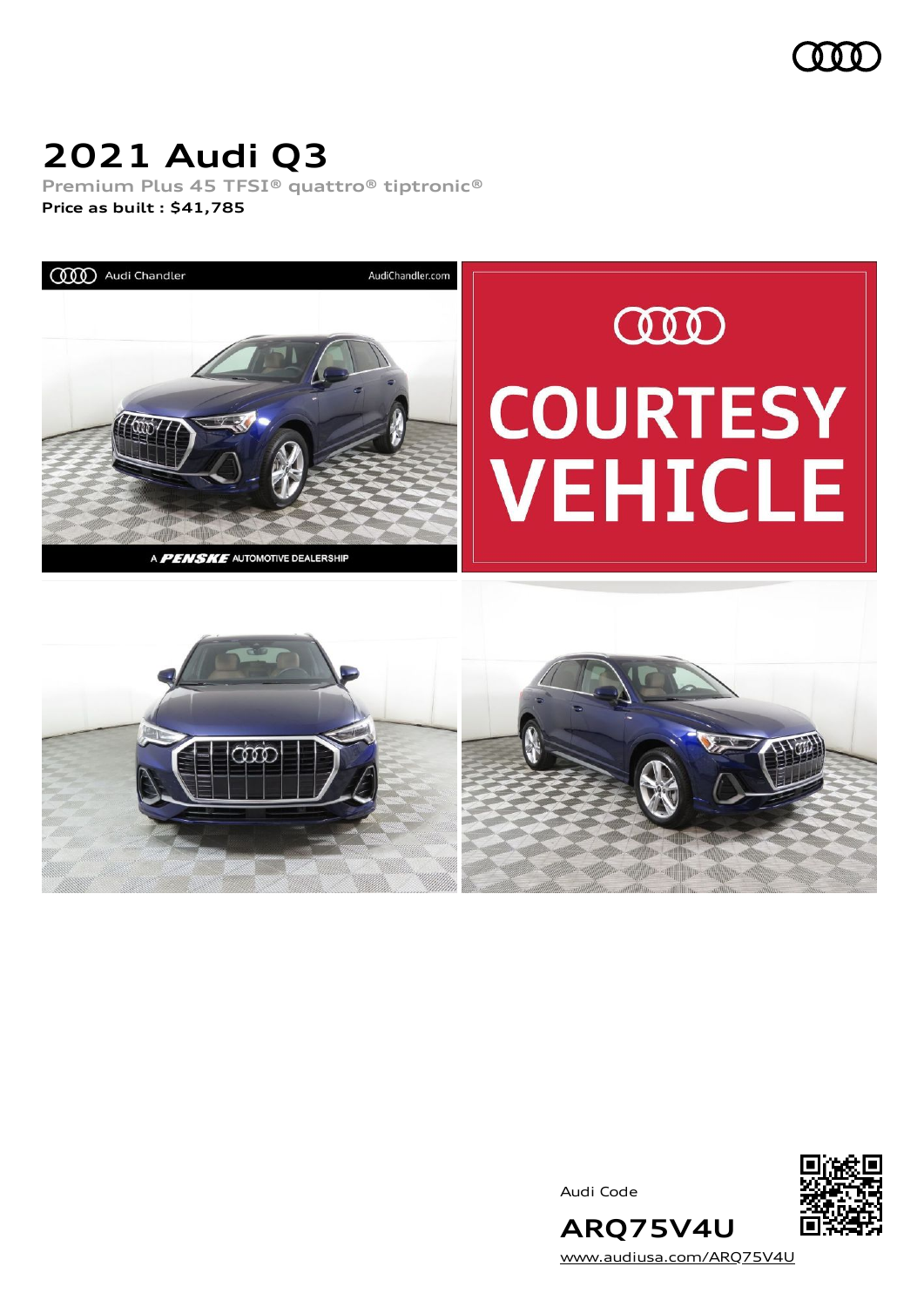**Audi 2021 Audi Q3** Premium Plus 45 TFSI® quattro® tiptronic®

**Price as buil[t](#page-10-0)** \$41,785

### **Exterior colour**

Navarra Blue metallic

#### **Interior colour**

| Seats     | Okapi Brown  |
|-----------|--------------|
| Dashboard | <b>Black</b> |
| Carpet    | Black        |
| Headliner | Black        |

### **Technical Specifications**

| Engine type                  | 2.0-liter four-cylinder                              |
|------------------------------|------------------------------------------------------|
| stroke                       | Displacement/Bore and $1,984/82.5 \times 92.8$ cc/mm |
| Max. output                  | 228 HP                                               |
| Torque                       | 258 lb-ft@rpm                                        |
| Top track speed              | 130 mph $1$                                          |
| Acceleration (0 - 60<br>mph) | 7.0 seconds                                          |
| Recommended fuel             | Regular                                              |



#### **Audi Code** ARQ75V4U

**Your configuration on www.audiusa.com** [www.audiusa.com/ARQ75V4U](https://www.audiusa.com/ARQ75V4U)

**Commission number** 7ef5012a0a0e09a934a7

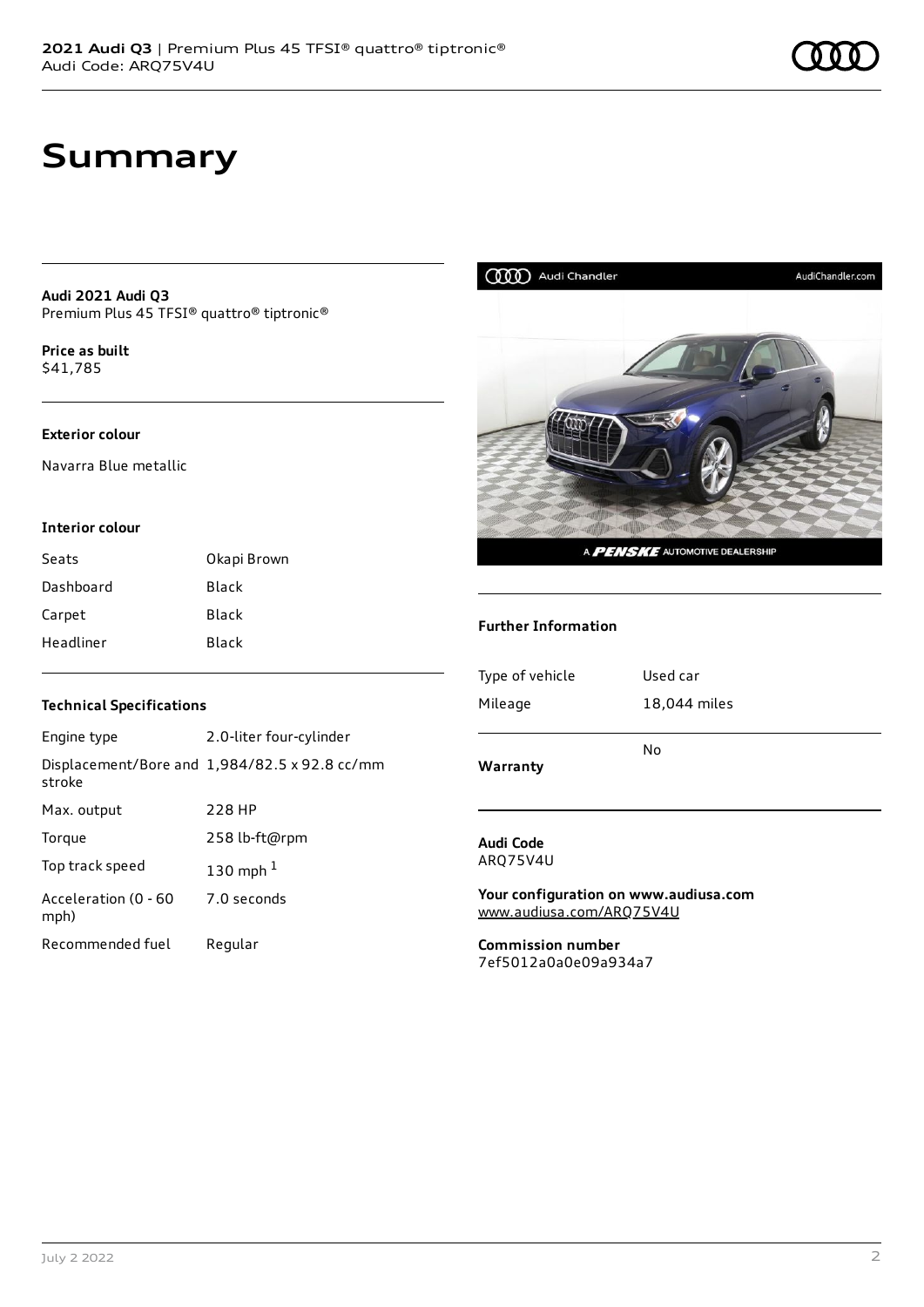# **Equipment**

Navarra Blue metallic

Adaptive cruise assist with Traffic jam assist

Garage door opener (Homelink®)

Audi advanced key-keyless start, stop and entry

Power-adjustable, power-folding, heated exterior side mirrors with auto-dimming on driver side

Full LED headlights

Contour/Ambient LED interior lighting package - multicolor

Dynamic automatic headlight leveling

19" 5-twin-spoke dynamic design wheels

Auto-dimming frame-less interior rear view mirror with digital compass



1<sup>1</sup> HomeLink.





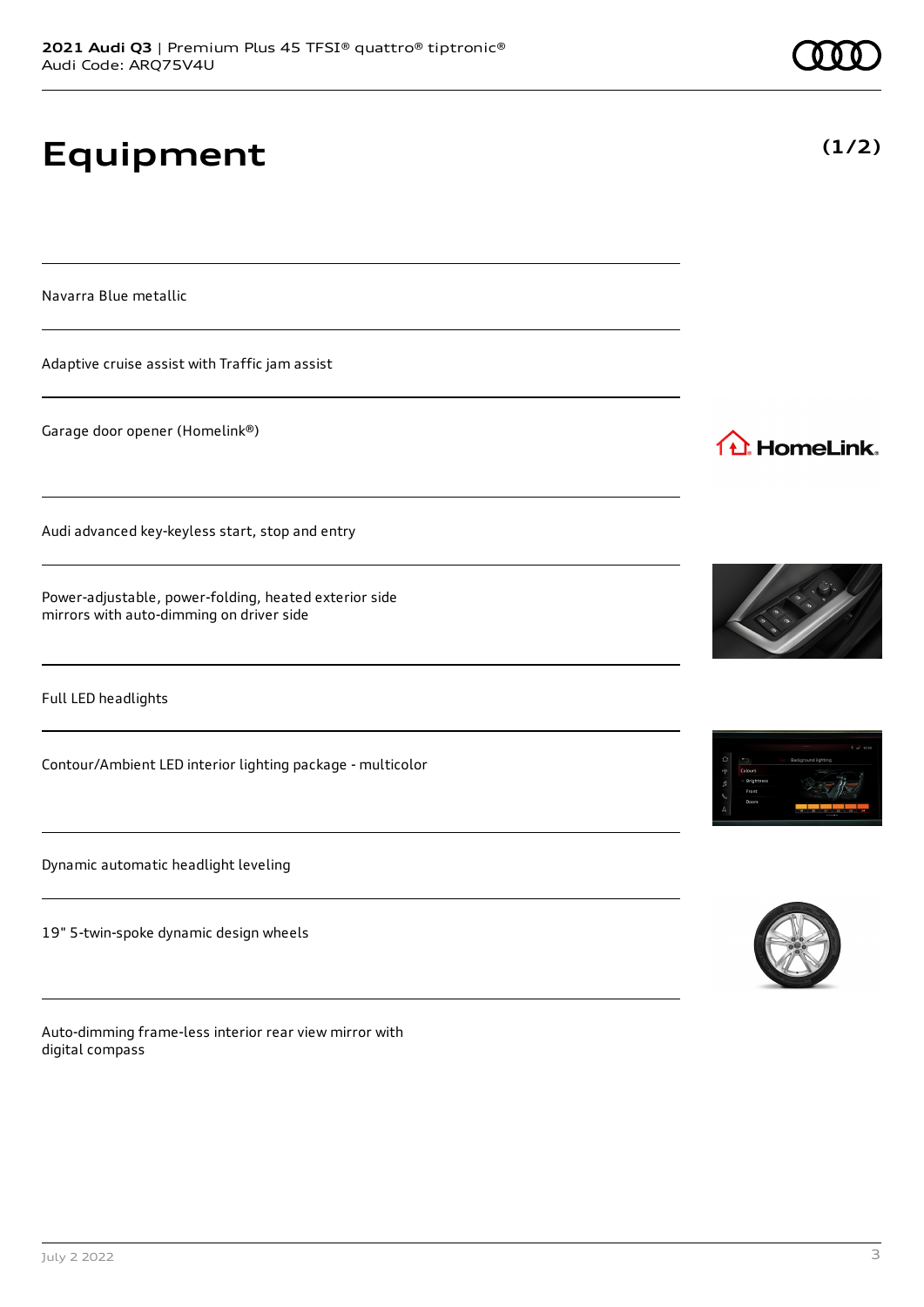# **Equipment**

Aluminum Spectrum inlays

Audi pre sense® city and Audi pre sense® front

Parking system plus (front and rear acoustic sensors)

SiriusXM® with 90-day All Access trial subscription

Audi Phone Box with wireless charging







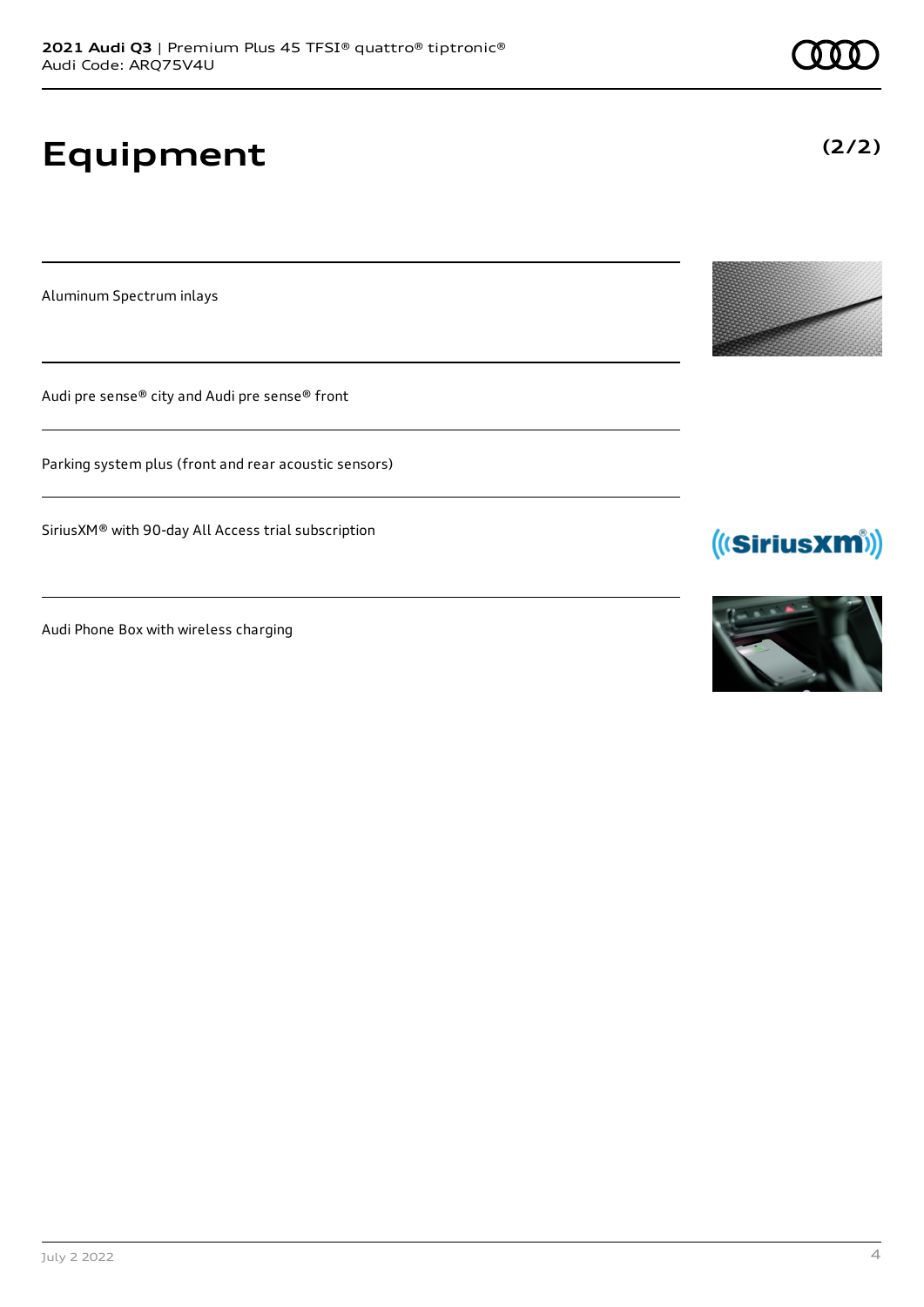## **Standard features**

### **Safety and Security**

| 4UB   | Driver and front-passenger advanced airbags                     |
|-------|-----------------------------------------------------------------|
| 1AS   | Electronic stability program (ESP) with<br>offroad mode         |
| UH1   | Electromechanical parking brake                                 |
| 6Y2   | Top speed electronically limited to 130 mph                     |
| 4H5   | Electronic rear child door locks                                |
| 1 N 7 | Progressive steering                                            |
| 7K6   | Tire-pressure monitoring system                                 |
| 4X3   | Advanced Airbag Protection System                               |
| 8N6   | Light/rain sensor                                               |
| 3B7   | Lower Anchors and Tethers for Children<br>(LATCH) in rear seats |

| <b>Interior</b> |                                                                |
|-----------------|----------------------------------------------------------------|
| 6NQ             | Black cloth headliner                                          |
| KH5             | Three-zone automatic climate control<br>system                 |
| 1 X X           | Three-spoke multifunction steering wheel<br>with shift paddles |
| 7HC             | Extended leather package                                       |
| 6F3             | Front center armrest                                           |
| 4F7             | Power tailgate                                                 |
| 5KR             | Split-folding 40/20/40 rear seatbacks                          |
| N1M             | Leather seat covers                                            |
| 4A3             | <b>Heated front seats</b>                                      |

### **Exterior**

| 1S1 | Vehicle tool kit and vehicle jack      |
|-----|----------------------------------------|
| 3S1 | Aluminum roof rails                    |
| 5]1 | Tailgate roof spoiler                  |
| 8TB | Rear fog lights                        |
| 8VM | LED taillights with dynamic indicators |
| 47R | Aluminum trim around exterior windows  |
|     |                                        |

### **Interior**

| QE1 | Storage package                                         |
|-----|---------------------------------------------------------|
| Q11 | Aluminium interior package                              |
| 3FU | Power panoramic sunroof                                 |
| VT5 | S line® stainless steel illuminated door sill<br>inlays |

### **Infotainment and Driver Assistance**

| UG5        | Hill descent control                                                                                      |
|------------|-----------------------------------------------------------------------------------------------------------|
| 2H6        | Audi drive select                                                                                         |
| 7W1        | Audi pre sense <sup>®</sup> basic                                                                         |
| UI2        | Audi smartphone interface including Apple<br>CarPlay® and Google™ Android Auto™ for<br>compatible devices |
| KA2        | Rear view camera                                                                                          |
| 8G1        | High beam assist                                                                                          |
| 9VD        | Audi sound system                                                                                         |
| 9S0        | Digital instrument cluster 10.25"                                                                         |
| <b>TRV</b> | MMI <sup>®</sup> with 8.8" display                                                                        |
| OH1        | Voice dialogue system                                                                                     |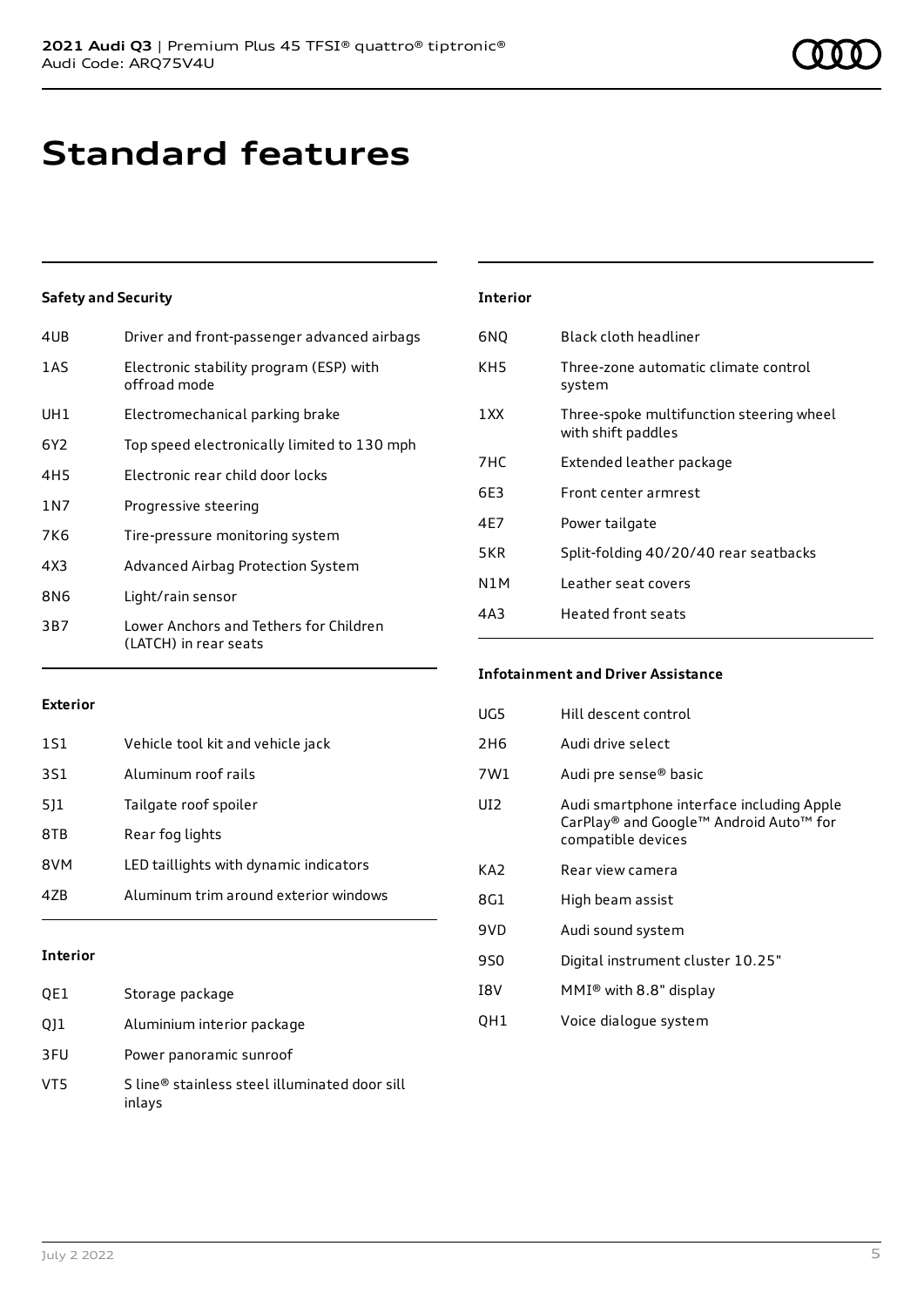## **Dealer remarks**

\*\*\*Courtesy Vehicle\*\*\* Call to schedule appointment

10 Speakers, 3.533 Axle Ratio, 4-Wheel Disc Brakes, ABS brakes, Air Conditioning, Alloy wheels, AM/FM radio, Audi smartphone interface (Apple CarPlay/Android Auto), Auto High-beam Headlights, Automatic temperature control, Brake assist, Bumpers: body-color, Delay-off headlights, Driver door bin, Driver vanity mirror, Dual front impact airbags, Dual front side impact airbags, Electronic Stability Control, Exterior Parking Camera Rear, Four wheel independent suspension, Front anti-roll bar, Front Bucket Seats, Front Center Armrest, Front dual zone A/C, Front reading lights, Fully automatic headlights, Heated door mirrors, Heated Front Bucket Seats, Heated front seats, Illuminated entry, Leather Seating Surfaces, Leather Shift Knob, Leather steering wheel, Low tire pressure warning, Occupant sensing airbag, Outside temperature display, Overhead airbag, Overhead console, Panic alarm, Passenger door bin, Passenger vanity mirror, Power door mirrors, Power driver seat, Power Liftgate, Power moonroof, Power passenger seat, Power steering, Power windows, Radio data system, Radio: Audi Sound System, Rain sensing wipers, Rear air conditioning, Rear anti-roll bar, Rear fog lights, Rear reading lights, Rear seat center armrest, Rear window defroster, Rear window wiper, Remote keyless entry, Roof rack: rails only, Speed control, Speed-sensing steering, Split folding rear seat, Spoiler, Steering wheel mounted audio controls, Tachometer, Telescoping steering wheel, Tilt steering wheel, Traction control, Trip computer, Turn signal indicator mirrors, Variably intermittent wipers, Wheels: 18" 5-Twin-Spoke Dynamic Design. Priced below KBB Fair Purchase Price! CARFAX One-Owner. 20/28 City/Highway MPG Every Used car gets the following....Free Carfax on every car, Free 24hr Roadside assistance, 3-Day exchange no questions asked, Clear no Haggle pricing..... Call, Click, or stop by. Current service loaner, mileage may not be accurate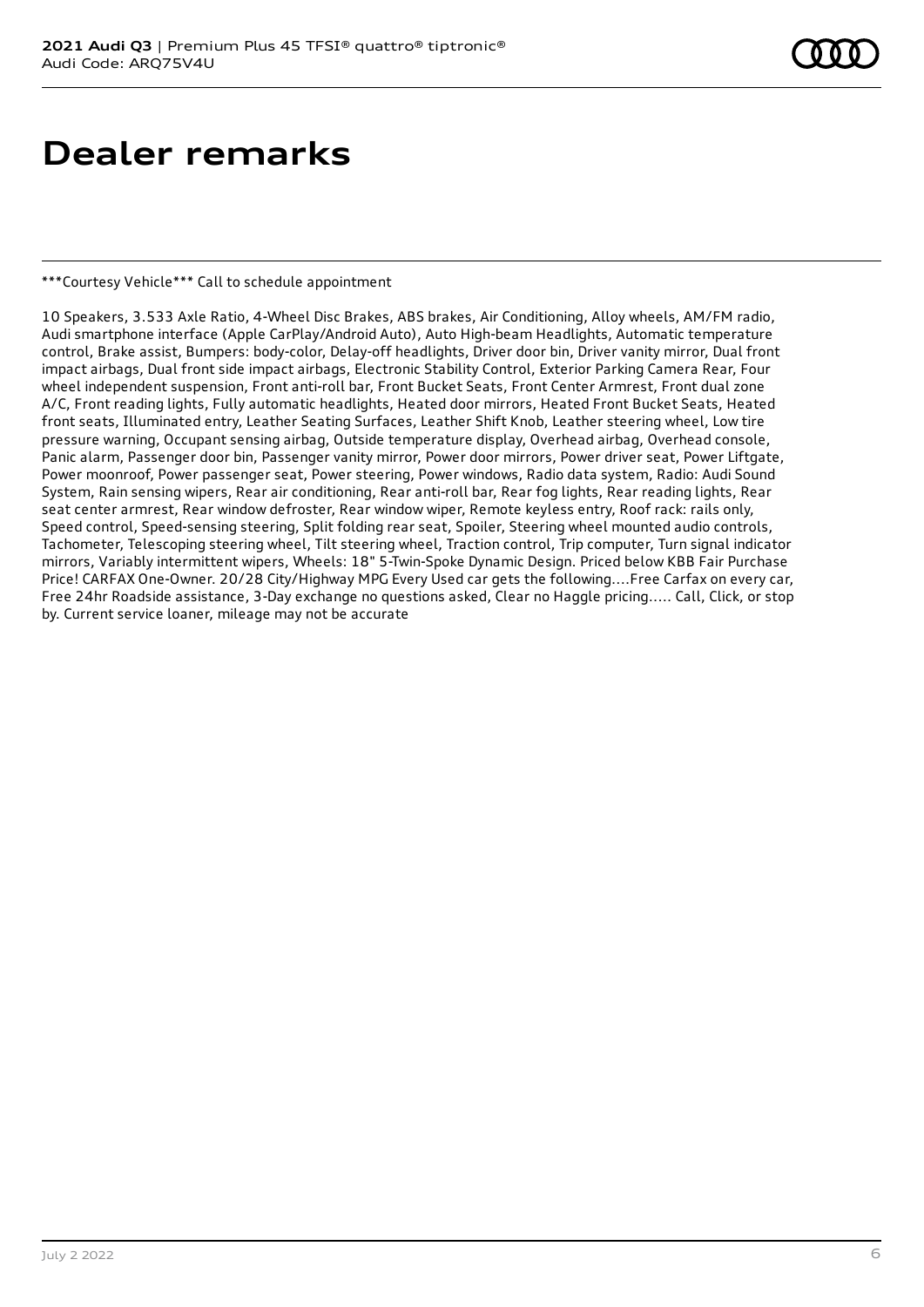## **Technical Specifications**

### **(1/2)**

### **Engineering | Performance**

| Engine type                                 | 2.0-liter four-cylinder                                               |
|---------------------------------------------|-----------------------------------------------------------------------|
| Power Level                                 | 45                                                                    |
| Max. output                                 | 228 HP                                                                |
| Displacement                                | 2.0 L                                                                 |
| Torque                                      | 258 lb-ft@rpm                                                         |
| Valvetrain                                  | 16-valve DOHC with Audi valvelift<br>system and variable valve timing |
| Acceleration (0 - 60<br>mph)                | 7.0 seconds                                                           |
| Engine block                                | Cast-iron                                                             |
| Induction/fuel injection Turbocharged/TFSI® |                                                                       |
| Cylinder head                               | Aluminum-alloy                                                        |
| stroke                                      | Displacement/Bore and 1,984/82.5 x 92.8 cc/mm                         |
| Top track speed <sup>1</sup>                | $130$ mph                                                             |

| <b>Suspension</b>             |                                                          |
|-------------------------------|----------------------------------------------------------|
| Front axle                    | MacPherson strut front suspension                        |
| Rear axle                     | Four-link rear suspension                                |
| <b>Brake system</b>           |                                                          |
| <b>Front brakes</b>           | 13.4 (ventilated disc) in                                |
| Rear brakes                   | 12.2 (ventilated disc) in                                |
| Parking brake                 | Flectromechanical                                        |
| <b>Body</b>                   |                                                          |
| Material                      | Multi-material body construction<br>(steel and aluminum) |
| Corrosion protection          | Multistep anti-corrosion protection                      |
| <b>Warranty   Maintenance</b> |                                                          |
| Warranty                      | 4-year/50,000-mile Audi New                              |

Vehicle Limited Warranty

### **Driveline**

| Drivetrain type | quattro <sup>®</sup> all-wheel drive                         |
|-----------------|--------------------------------------------------------------|
| Transmission    | Eight-speed Tiptronic <sup>®</sup> automatic<br>transmission |

### **Steering**

Steering type Electromechanical power steering system Turning diameter, curb-38.4 ft to-curb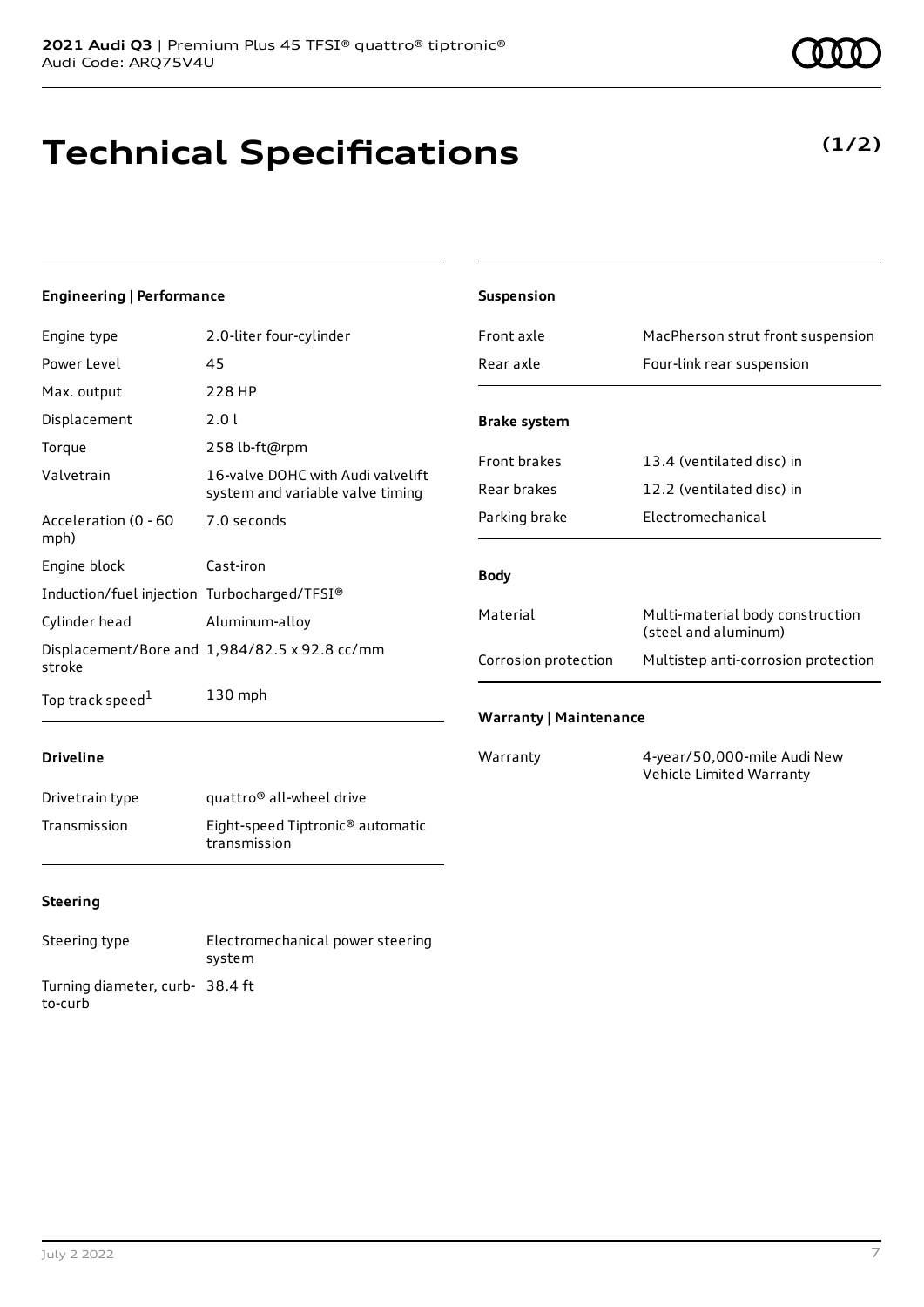### **Technical Specifications**

#### **Exterior Measurements**

| Height                           | 62.9 in   |
|----------------------------------|-----------|
| Overall width without<br>mirrors | 72.8 in   |
| Length                           | 176.6 in  |
| Wheelbase                        | 105.5 in  |
| Drag coefficient                 | $0.36$ Cw |
| Overall width with<br>mirrors    | 79.7 in   |
| Track rear                       | 61.9 in   |
| <b>Track front</b>               | 62.2 in   |
| Curb weight                      | 3,916 lb  |

### **Interior measurements**

| Seating capacity                          | 5                      |
|-------------------------------------------|------------------------|
| Head room with middle 37.6 in<br>sunroof  |                        |
| Head room with front<br>sunroof           | 39.6 in                |
| Shoulder room, front                      | 56.7 in                |
| Leg room, middle                          | $36.1$ in              |
| Shoulder room, middle                     | $55.1$ in              |
| Leg room, front                           | 40.0 in                |
| Cargo volume, rear<br>seatbacks up/folded | 23.7/48.0 cu ft, cu ft |

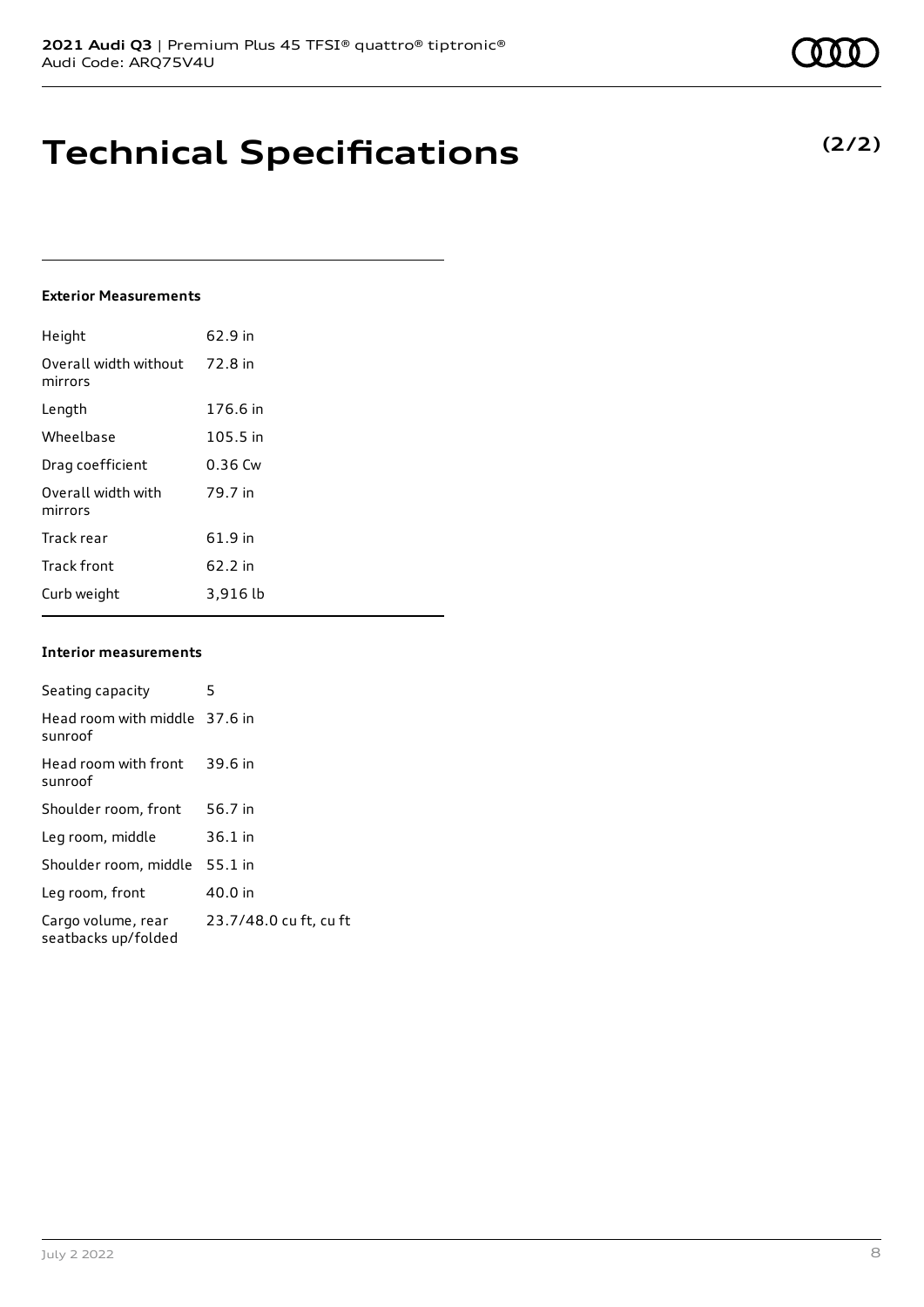

### **Consumption- and emission**

**Consumption by NEDC**

combined 23 mpg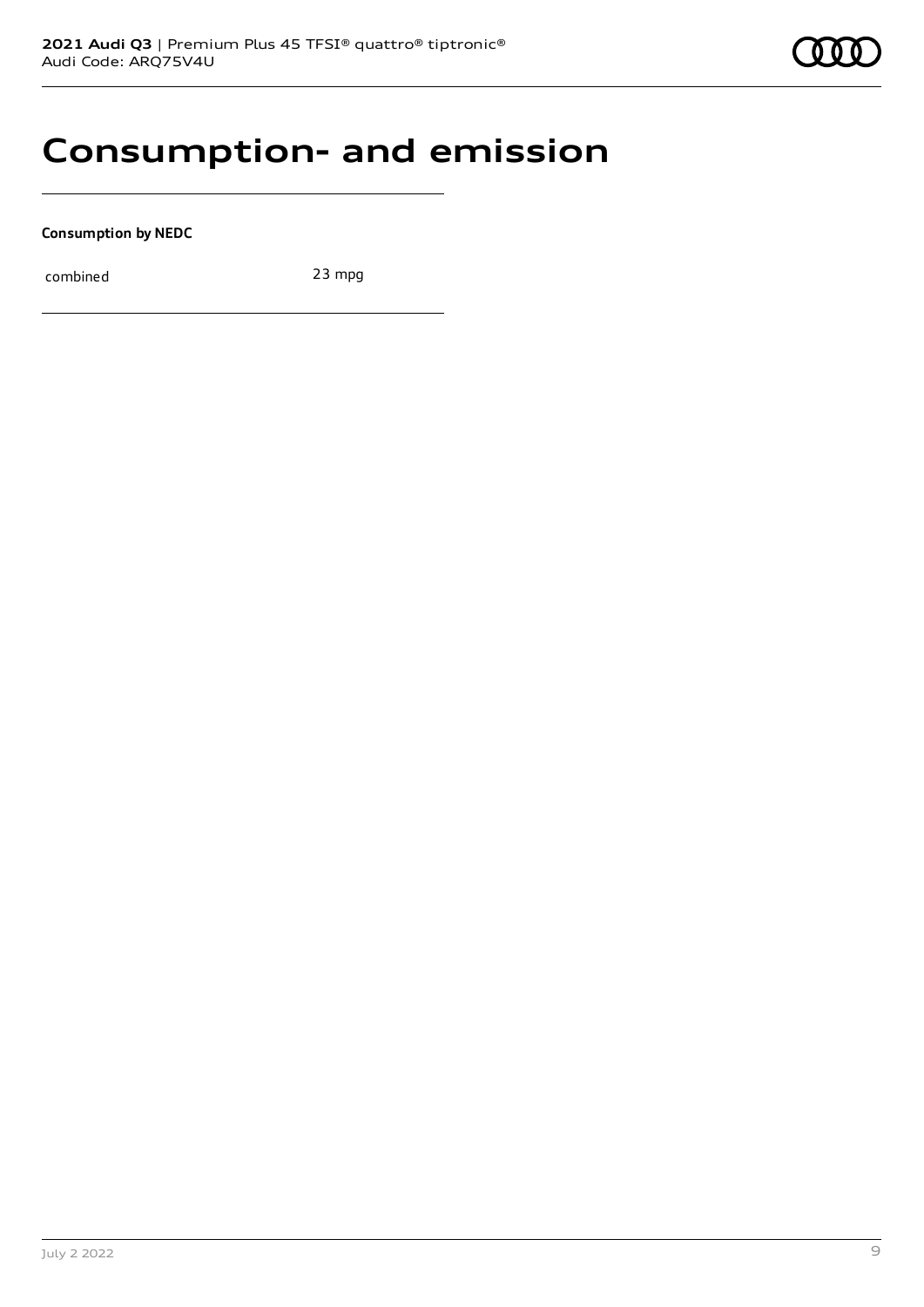

## **Contact**

Dealer **Audi Chandler**

7460 W Orchid Ln 85226 Chandler AZ

Phone: +14809410000 FAX: 4804213225

www: [https://www.audichandler.com](https://www.audichandler.com/)